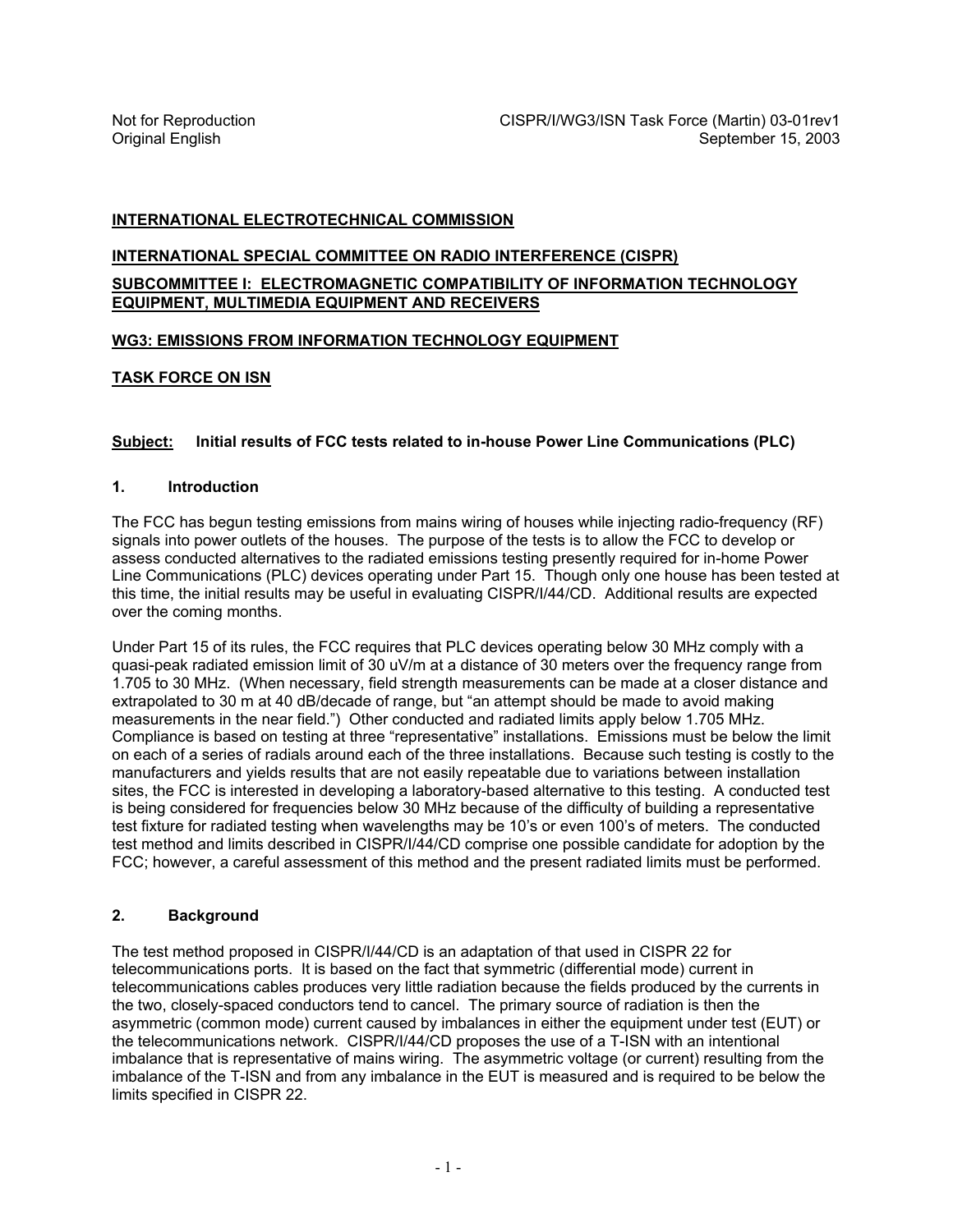CISPR/I/44/CD proposes to establish the imbalance to be implemented in the T-ISN based on measurements of longitudinal conversion loss (LCL) of mains networks. The initial value proposed was 36 dB +/-3 dB. A task force selected to establish a final value for LCL selected 30 dB +/-6 dB.

The validity of a conducted limit based on LCL of mains wiring has been questioned because mains wiring does not consist of well-balanced, conductor pairs that remain closely spaced throughout the home. In particular, the connection of the neutral conductor to earth may affect the balance, and the presence of switched lamp circuits and switched outlets can result in a single conductor carrying radio frequency (RF) currents from a PLC device without an adjacent conductor carrying an oppositely-phased current to cancel the radiation, as illustrated in Figure 1.



*Figure 1. Unbalanced RF Currents in Mains for Two Common Methods of Wiring Switched Outlet Circuits* 

# **3. Test Description**

The primary purpose of the FCC tests is to determine **radiated** emissions resulting from injecting signals into mains wiring of houses. Because symmetric injection of signals was expected to produce lower radiated emission levels than asymmetric injection, the test program includes both types of signal injection. In addition, measurements of conducted voltages and currents at the injection point are included. These measurements allow LCL and transverse conversion loss (TCL) to be computed.

The test has been performed on only one house so far. The methods used are described below. Some modifications to the test methods will be made in future tests as a result of learning from this first test.

Field strengths were measured at eight locations outside the house at a distance of 10 meters from the exterior walls of the house and a height of 1 meter above the ground. The measurements were made with a magnetic loop antenna, but were converted into electric field strength units based on the impedance of free space. (Though this conversion is not strictly valid in the near field, it is commonly used in emissions testing.) Two orthogonal antenna orientations were used at each antenna location both with the axis of the loop antenna oriented in a horizontal plane.

Figures 2 through 4 show the test setup used for the tests. A tracking generator provided a swept RF signal through a fiber optic cable (by means of electrical-to-optical and optical-to-electrical converters). The optical connection ensured that no fields or common mode currents are produced in the signal path. Balun 1 was used to convert the signal to either a symmetric (differential mode) or an asymmetric (common mode) signal for injection (through coupling capacitors) into an electrical outlet. Balun 2- connected through series resistors--was included to allow measurement of the actual injected voltage levels (both symmetric and asymmetric), since the RF impedance of the power line was variable. Current probes were used to measure symmetric and asymmetric currents.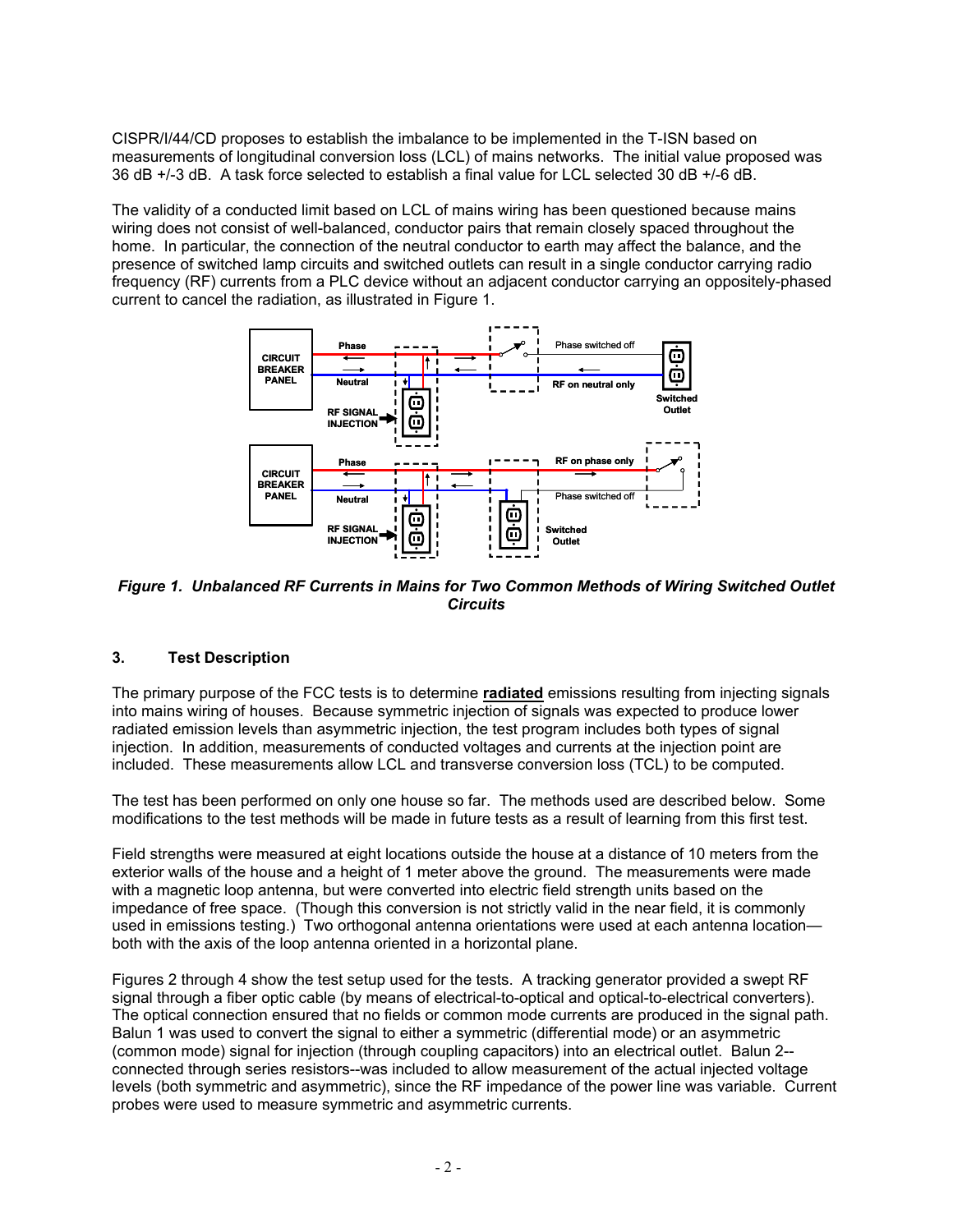The signal injection balun (Balun 1) provided a symmetric source impedance of 100 ohms. The measurement balun (Balun 2)—together with its series resistors—reduced the symmetric source impedance to 90 ohms. To simulate the high asymmetric impedance of a PLC device, the asymmetric inputs of the baluns (ports A and C in Figure 2) were left open when symmetric signal injection was used; this condition was maintained at all times except when measuring the asymmetric voltage. When the signal was injected asymmetrically or when asymmetric voltage was measured, termination of the asymmetric inputs on the baluns resulted in an asymmetric source impedance of 42 ohms (the combined effect of the 50-ohm asymmetric impedance of the baluns and the resistors in series with the measurement balun).

All equipment was powered by batteries or a gasoline-powered generator to provide isolation from the power network. In addition, a video isolation transformer was used in the measurement path for all conducted measurements. A fixed low-pass filter and a set of three tunable trap notch filters (Figure 3) were used to reduce the levels received from television stations and AM radio stations, respectively, so that these unwanted signals would not affect the dynamic range of the measurements. An indicator on the active loop antenna was monitored to confirm that the ambient levels were below the 1-dB compression point of the antenna amplifier.

A copper sheet (0.9 by 1.5 meters) provided a local RF ground at the signal injection point. The copper sheet was connected to the balun housings through approximately 33 cm of braided mesh cable which then connected to protective earth ground through the ground prong of the electrical outlet into which the signal was injected. (This connection could be removed if desired.)



*Notes:* 

- • *Baluns: North Hills Signal Processing 0322BF (100-ohms symmetric impedance)*
- • *Connect S to A for asymmetric (common mode) injection or to B for symmetric (differential mode) injection.*
- • *Connect M to A, B, C, D, E, P, & N for conducted measurements. Disconnect for radiated measurements.*
- • *Terminate measurement points B, D, P, & N in 50 ohms except those connected S or M. A & C are open when not connected to S or M.*
- • *When measuring current, both conductors pass through current probe—as shown for asymmetric current, but with one conductor reversed for symmetric current. Remove current probe when not in use.*

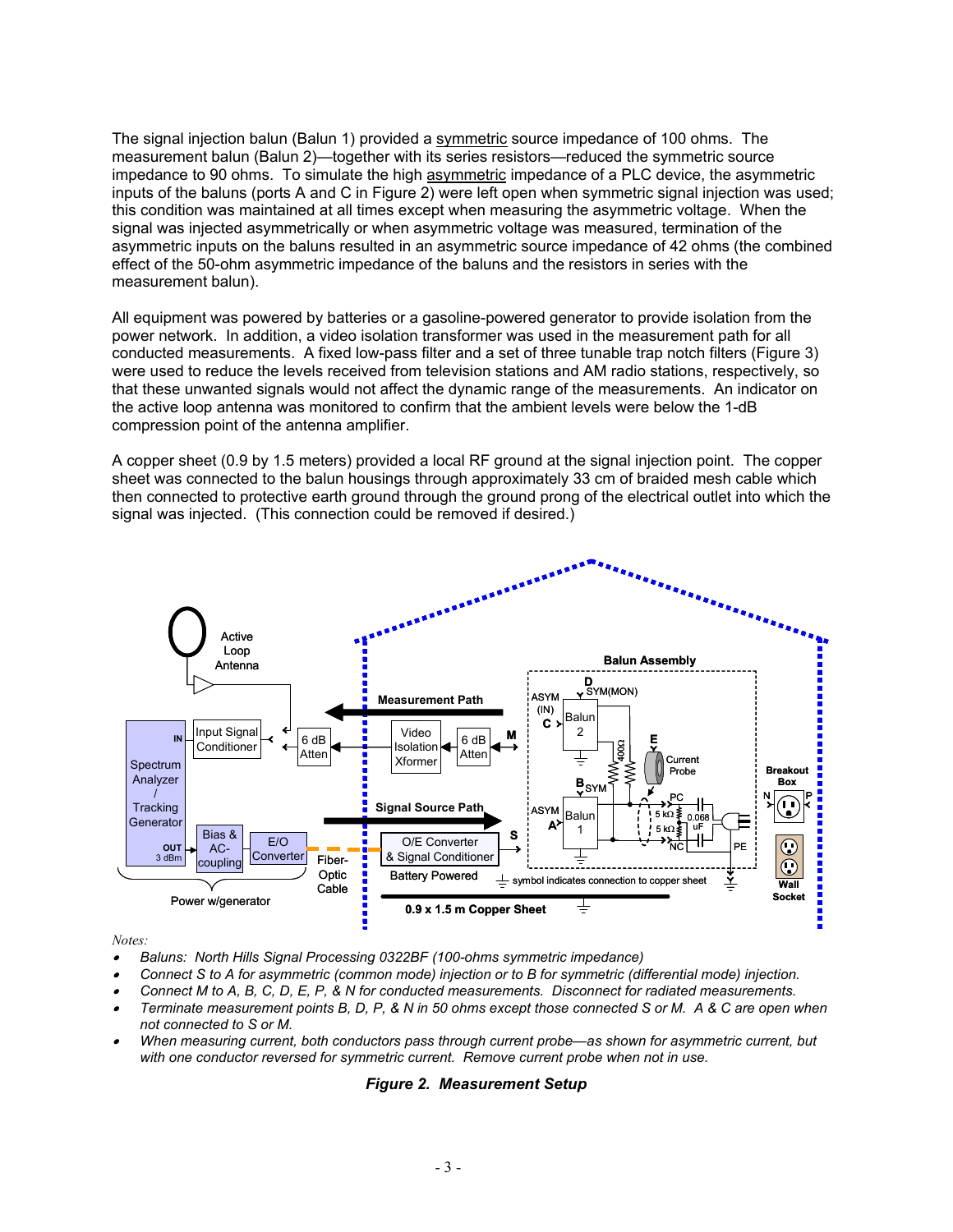

*Figure 3. Signal Conditioner Details* 



 *Figure 4. Photographs of Indoor Test Fixtures* 

To minimize cable length effects, the balun assembly was plugged directly into the wall socket, and all connections within the balun assembly had lengths less than 5 cm, except for the connection from Balun 1 to PC/NC (see Figure 2). That connection was approximately 65 cm in length (0.06 wavelength at 30 MHz) when measuring symmetric current and 25 cm in length at all other times. (These cable lengths were subsequently reduced to 47 and 7 cm, respectively, as explained below.)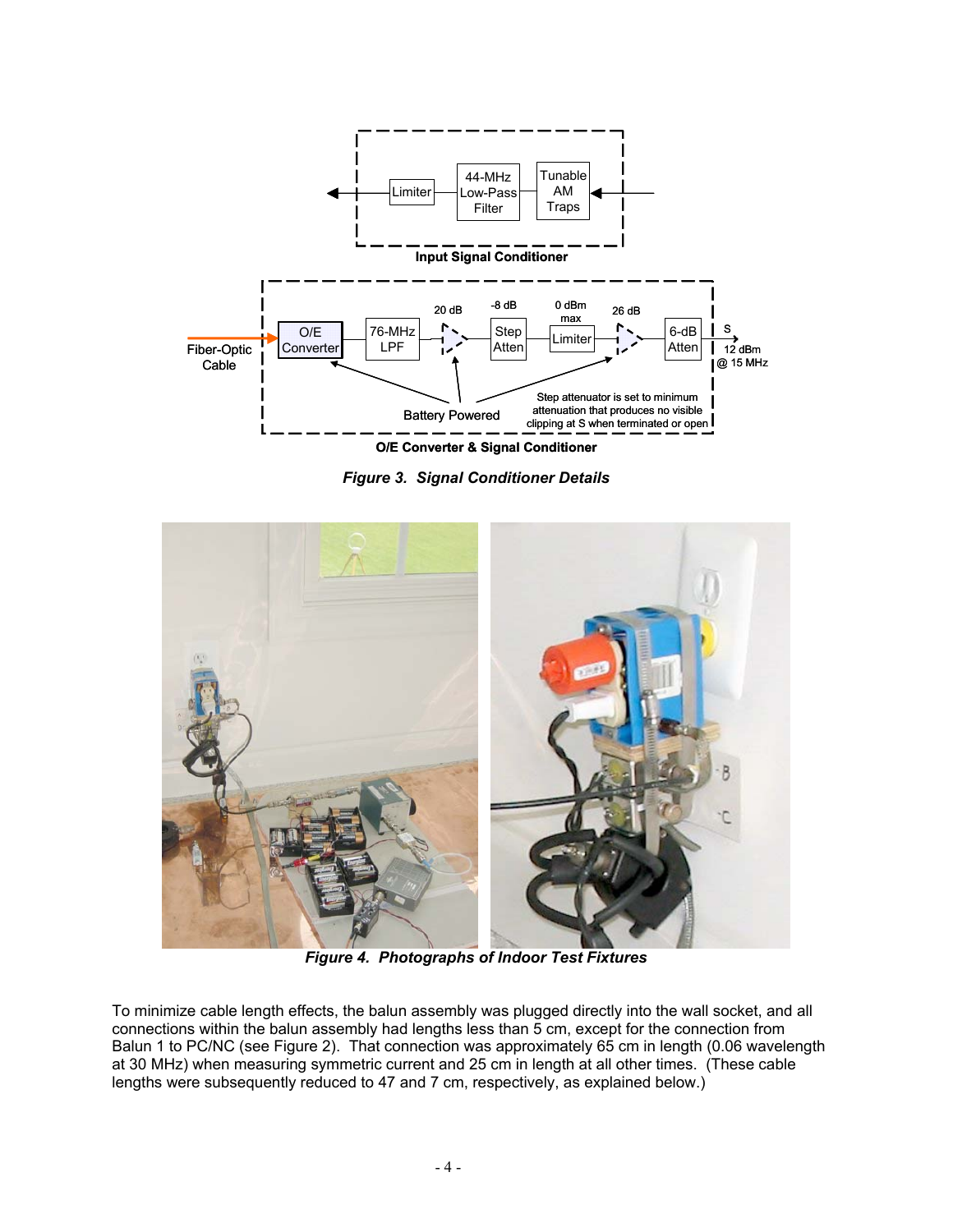A frequency-dependent calibration of all measurement points was performed by plugging the balun assembly into a breakout box that provided a 50-ohm termination from each side of the power line plug (phase and neutral) to the ground prong of the plug—resulting in 100 ohms symmetric and 25 ohms asymmetric impedance. A signal was injected symmetrically or asymmetrically, and voltages were measured at each measurement point, including the phase and neutral (P and N) breakout points, as functions of frequency. The voltages measured at P and N breakout points matched each other within 0.1 dB across the entire frequency band. Asymmetric voltage during this measurement was assumed to be equal to the voltage at P or N; symmetric voltage was assumed to be 6 dB above the voltage at P or N. These symmetric and asymmetric voltages were then adjusted by -0.4 dB and +2.5 dB, respectively, to obtain the "applied" symmetric and asymmetric voltages—i.e., the voltages that would have been measured if the load impedance matched the balun source impedance (90 ohms symmetric and 42 ohms asymmetric). The resulting measurements were used to establish a frequency-dependent relationship between voltage at each measurement point and the "applied" symmetric or asymmetric voltage. All measurements were then calibrated using this relationship and were expressed relative to the "applied" symmetric or asymmetric voltages.

Balance of the test fixture was measured using the terminated breakout box described above. Both the TCL and the LCL exceeded 56 dB throughout the frequency range from 100 kHz to 30 MHz.

The calibration measurements (performed after testing at the first house) showed one anomaly. During asymmetric signal injection with the breakout box connected (50-ohm terminations to ground), the voltages at P and N decreased by 4 dB and the asymmetric voltage as measured by the baluns increased by 5 dB as the injected frequency was increased to 30 MHz. No significant frequency dependence was observed during symmetric signal injection. This result could be explained by the presence of an asymmetric mode (common mode) inductance of about 0.38 uH between the baluns and the breakout box. This connection consists of a 25 cm twisted cable pair between Balun 1 and points PC and NC in Figure 2—together with the connections through the coupling capacitors, breakout box, and asymmetric mode return path (an additional 25 cm). Theoretical calculations indicated that the twisted cable pair would have an asymmetric mode inductance of 0.25 uH. (The theoretical symmetric-mode inductance was lower—0.19 uH—and had negligible effect because it operated into the 100-ohm symmetric impedance of the calibration load rather than into the 25-ohm asymmetric impedance.)

After testing at the first house, the length of the twisted pair cable was reduced to 7 cm in order to reduce the asymmetric-mode inductance; this change reduced—but not eliminate—the observed frequency dependence. The asymmetric-mode return path length was then reduced to 3 cm (requiring the elimination of the outlet box containing the coupling capacitors) to achieve a calibration with minimal asymmetric-mode inductance.

Although the asymmetric-mode inductance was reduced to negligible levels for the calibration measurements, it should be noted that the inductance (estimated to be 0.38 uH) was present during the conducted measurements on the mains. In particular, the conducted asymmetric voltage measurements contained in this report are actually the voltage developed across the series combination of this inductance and the mains.

#### **4. Initial Results**

Only one mains outlet in one house has been tested. More tests are planned.

Figure 5 shows the tested house and the location of the indoor electrical outlet into which the signals were injected.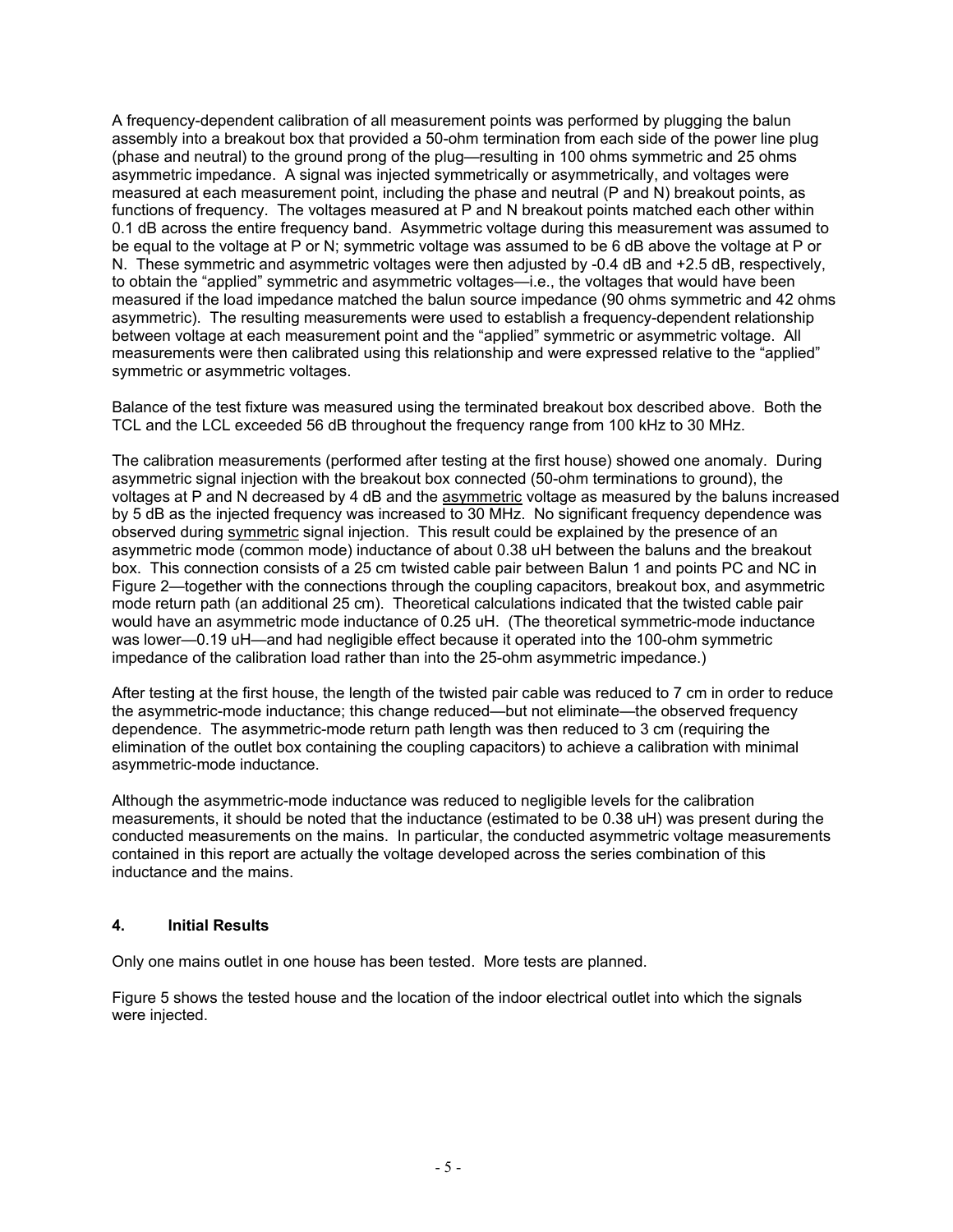

*Figure 5. Tested House and One of 16 Antenna Positions and Orientations Used in the Tests* 

## Conducted Measurements

Figure 6 shows the results of conducted measurements when a symmetric voltage was applied to the mains. In the plot, voltage data is read on the left-hand scale and current data is read on the right-hand scale. The values plotted are relative to the "applied symmetric voltage", which we define as the voltage that would appear across a load that was matched to the source. Because the mains symmetric impedance differs from the 90-ohm symmetric impedance of the source and is a function of frequency, the ratio of actual symmetric voltage to applied symmetric voltage is not 0 dB, but rather varies from -24 to  $+4$  dB.



*Figure 6. Conducted Measurements with Symmetric Signal Injection*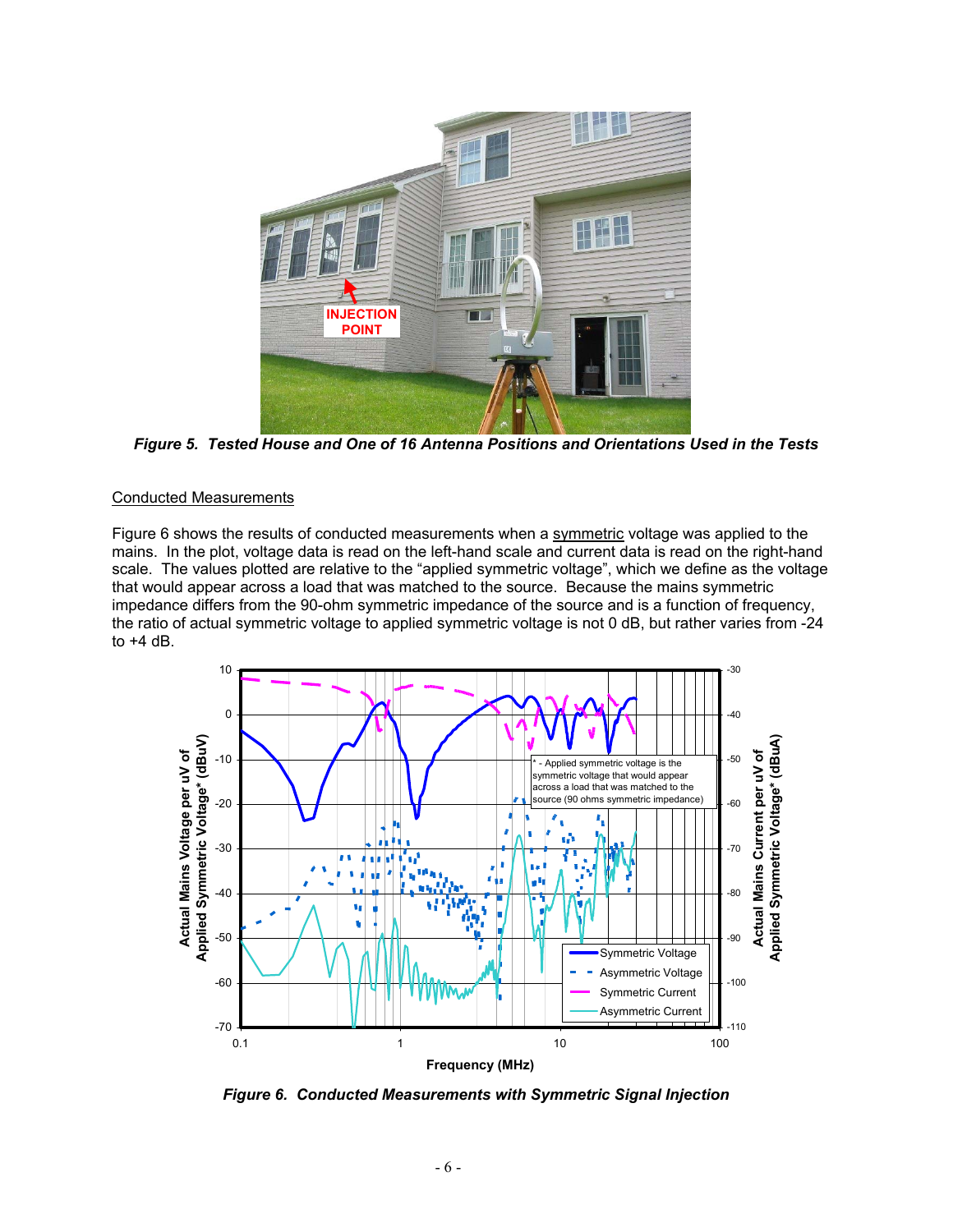Figure 7 shows the conducted measurements when an asymmetric voltage was applied to the mains. The values plotted are relative to the "applied asymmetric voltage", which we define as the asymmetric voltage that would appear across a load that was matched to the source. Because the mains asymmetric impedance differs from the 42-ohm asymmetric impedance of the source and is a function of frequency, the ratio of actual asymmetric voltage to applied asymmetric voltage is not 0 dB, but rather varies from -22 to +5 dB. Note that a mains resonance at 900 kHz causes the actual mains asymmetric voltage to drop below the symmetric voltage produced by imbalance in the mains.



*Figure 7. Conducted Measurements with Asymmetric Signal Injection* 

Figure 8 shows the magnitudes of the symmetric and asymmetric impedances computed from the voltage and current measurements of the previous two graphs. Symmetric impedance ranges from 3 to 380 ohms, with a median value of 100 ohms. The asymmetric impedance ranges from 2 to 210 ohms with a median value of 48 ohms. The median impedance values are very close to the source impedances of the signal injector for symmetric and asymmetric signal injection, respectively.

It should be noted that the impedance values in the plot include the feed lines connecting from the balun to the mains outlet. These feed lines were estimated to have 0.38 uH of asymmetric-mode inductance, which corresponds to a reactance of 72 ohms at 30 MHz.

Figure 9 shows balance measurements derived from the conducted measurements. The plotted values were obtained as follows:

- TCL is the ratio of applied symmetric voltage to asymmetric voltage from Figure 6 (with symmetric signal injection);
- LCL is the ratio of applied asymmetric voltage to symmetric voltage from Figure 7 (with asymmetric signal injection); and,
- The current ratio is the ratio of asymmetric (common mode) current to symmetric (differential mode) current from Figure 7 (with asymmetric signal injection).

The current ratio for symmetric injection was not computed because the high asymmetric impedance of the source (baluns with the asymmetric input unterminated) results in very low symmetric current.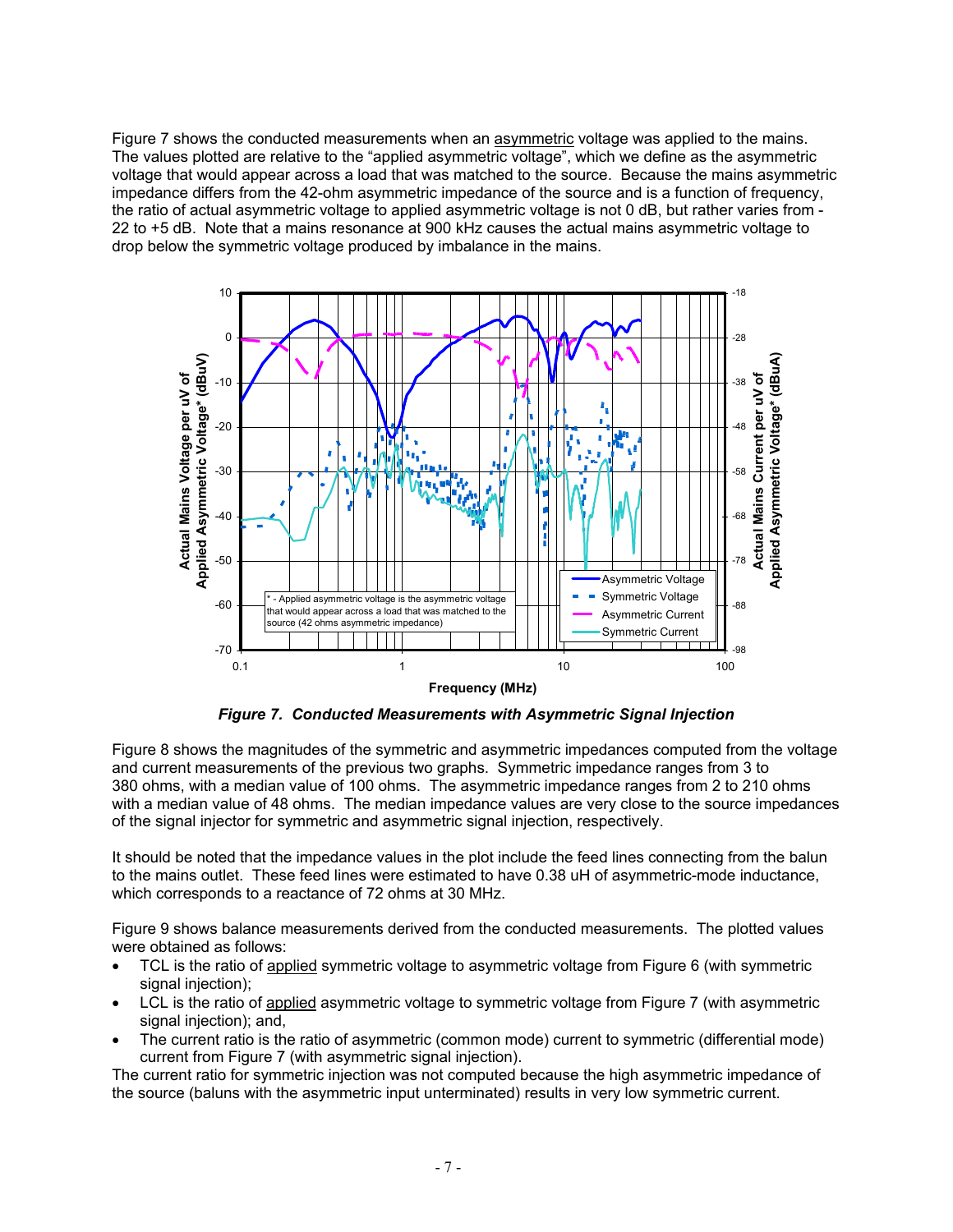

*Figure 8. Magnitude of Mains Impedance* 



*Figure 9. Balance Measurements*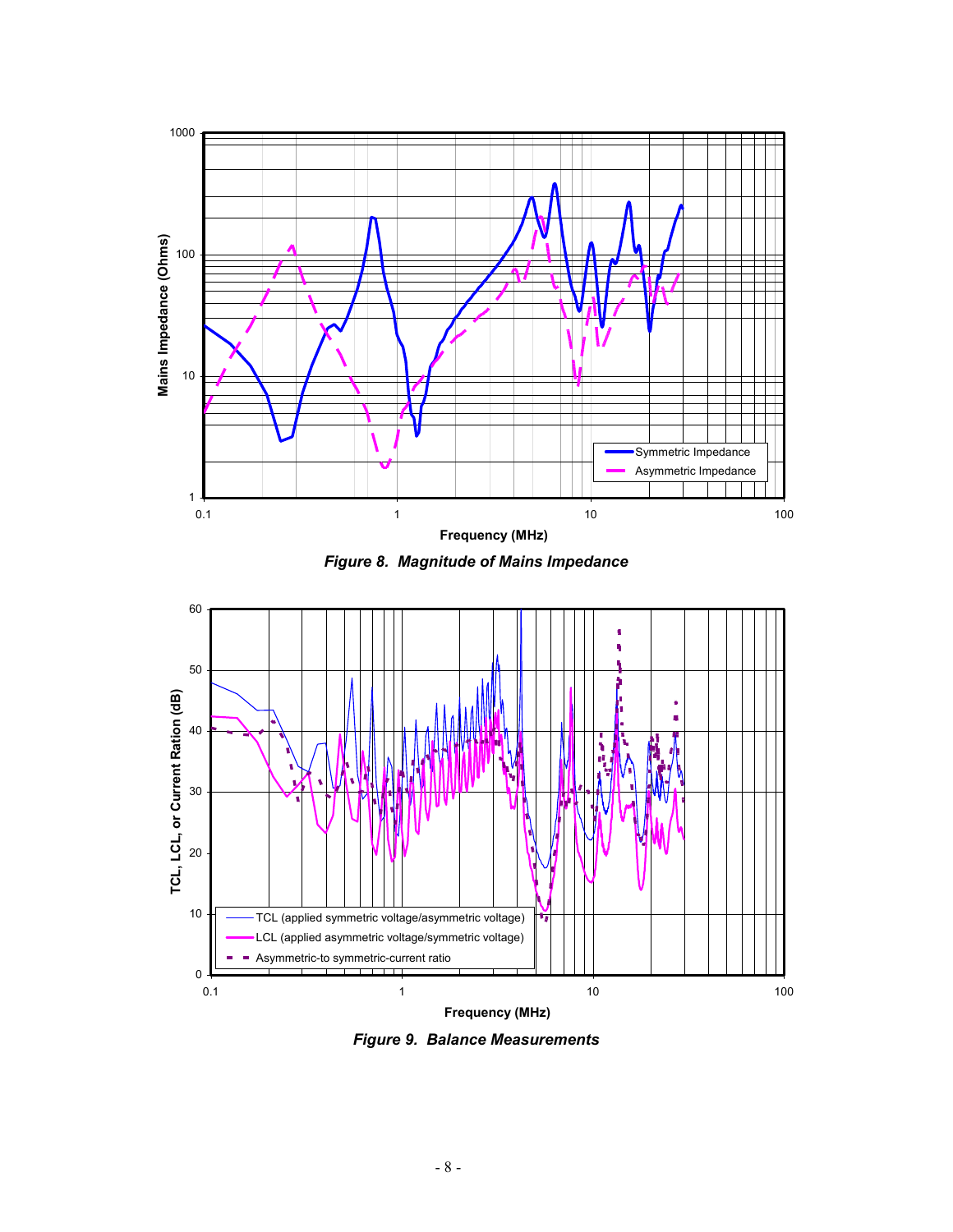The voltage used in the numerator when computing TCL or LCL was the "applied" voltage (i.e., the voltage that would have been seen if the mains were replaced by a load that matches the impedance of the balun assembly). If the actual voltage across the mains were used in the calculations, the lower minimum values would have been obtained. In particular, LCL would have dropped below 0 dB at 0.9 MHz because resonances in the mains caused the actual symmetric voltage to drop below the asymmetric voltage at this frequency, as shown in Figure 7.

Median values TCL, LCL, and the current ratio across the frequency range tested are 32, 24, and 33 dB, respectively. 80 percent of the TCL, LCL, and current ratio measurements are above 27, 20, and 27 dB, respectively.

It should be noted that the measurements above 10 MHz may be affected by the asymmetric mode inductance described in the "Test Description" section of this report.

## Radiated Measurements

Figure 10 shows the 16 radiated emission curves that were measured with symmetric signal injection into the mains. The curves correspond to eight antenna locations (each 10 meters from the house) and two antenna orientations. The maximum noise floor observed across the 16 measurements in eight antenna locations is also shown. All data is plotted relative to the applied symmetric voltage.



*Figure 10. Radiated Emissions Measurements with Symmetric Signal Injection* 

Figure 11 shows the 16 radiated emissions curves that were measured with asymmetric signal injection into the mains. The maximum noise floor is also shown. All data is plotted relative to the applied asymmetric voltage.

Figure 12 summarizes the radiated emissions measurements relative to applied asymmetric and symmetric voltages. At each antenna location and each frequency, the antenna orientation resulting in the highest emission measurement was selected. The median and maximum these values across the eight antenna locations were then determined. The plot shows the maximum and median field strengths for both symmetric and asymmetric signal injection. Data is shown only for frequencies where the maximum field strength exceeded the maximum ambient field by at least 10 dB. Maximum field strength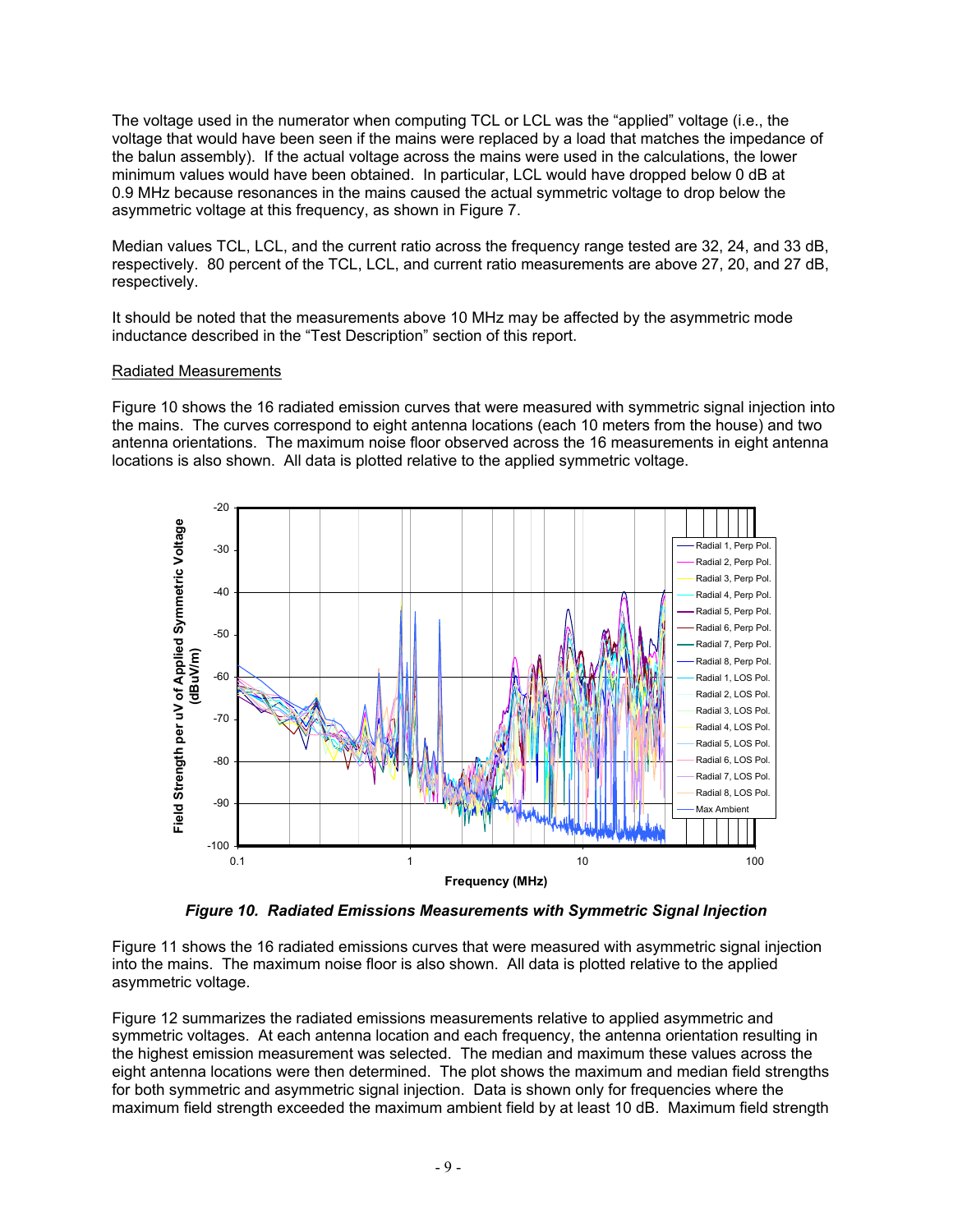resulting from asymmetric signal injection is 16 dB higher than that resulting from symmetric injection at the same voltage level.



*Figure 11. Radiated Emissions Measurements with Asymmetric Signal Injection* 



*Figure 12. Radiated Emissions Measurement Summary (Relative to "Applied Voltage")* 

Figure 13 shows radiated emission levels relative to the actual asymmetric and symmetric voltages on the mains (but including voltage developed across the inductance of the feed lines). These plots differ from those in Figure 11 due to the fact that actual voltage across the line varies with line impedance. Again,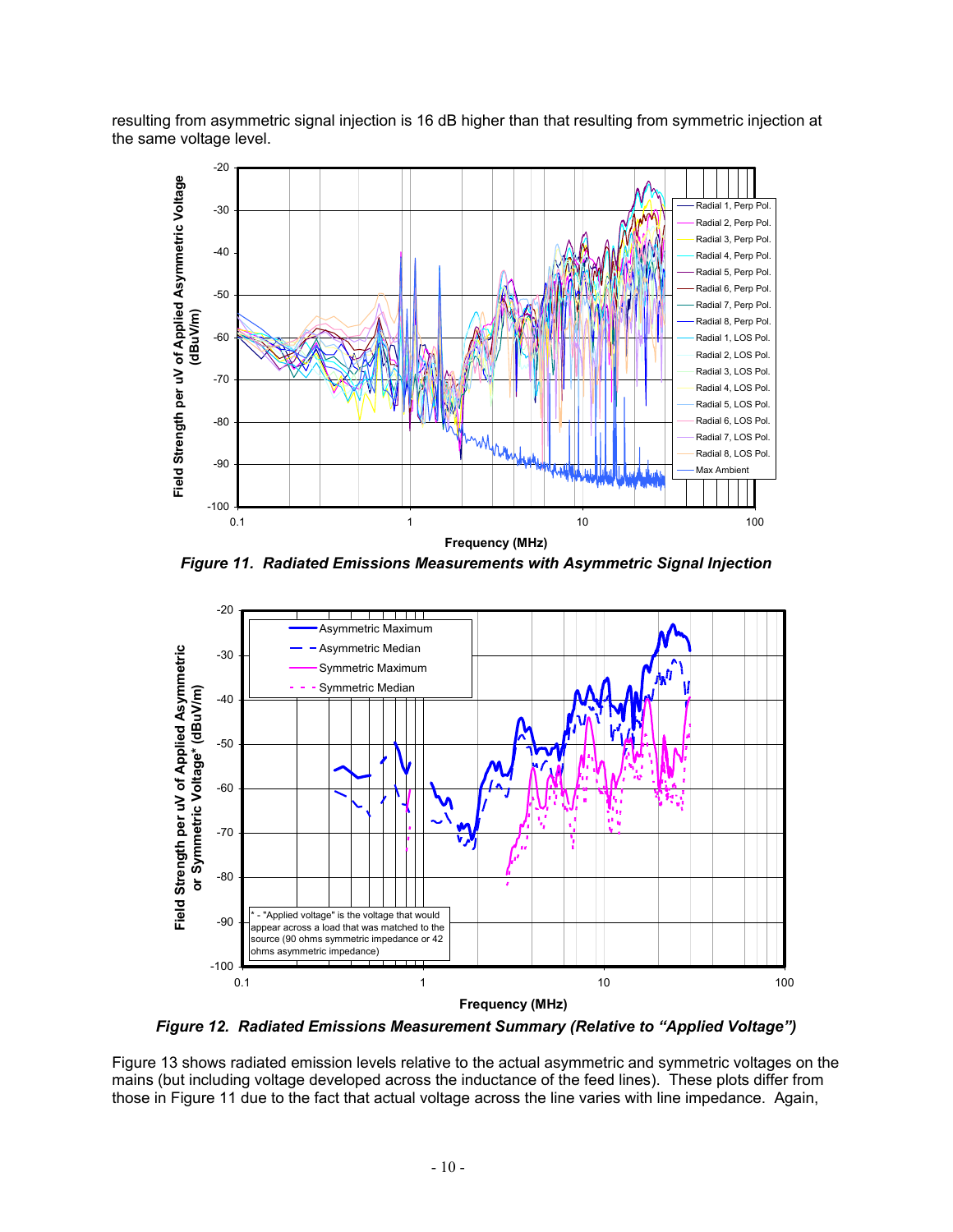the maximum field strength resulting from asymmetric signal injection is 16 dB higher than that resulting from symmetric injection at the same voltage level.



*Figure 13. Radiated Emissions Measurement Summary (Relative to Actual Voltage)* 

# **5. Emissions under CISPR/I/44/CD**

CISPR/I/44/CD proposes applying the CISPR 22 telecommunication port conducted limits to PLC. For frequencies from 0.5 to 30 MHz, the quasi-peak asymmetric-mode conducted limits are 87 dBuV for class A equipment and 74 dBuV for class B equipment—to be measured using a T-ISN having LCL and impedances that are derived from the characteristics of the network. If one assumes that the PLC equipment exhibits perfect balance, is matched to the differential mode impedance of the T-ISN, and has a high asymmetric (common mode) source impedance, then the asymmetric mode disturbance measured using a T-ISN is less than the symmetric output voltage of the PLC device by an amount given by:

$$
20 \cdot \log_{10} \left| \frac{E_S}{V_{CM}} \right| \approx LCL - 20 \cdot \log_{10} \left| \frac{2Z_{CM}}{Z_0} + \frac{1}{2} \right|
$$

where

 $\overline{\phantom{a}}$ 

 $E<sub>s</sub>$  is symmetric (differential mode) output voltage of the telecommunications device;

 $V_{CM}$  is the common mode voltage resulting from imbalance of the T-ISN;

 $Z_{CM}$  is the common mode impedance of the T-ISN; and,

 $Z_0$  is the differential mode impedance of the telecommunications device and of the network to which the T-ISN connects.

<sup>\*</sup> Stephen Martin, "*Relationship between common mode voltage, differential mode voltage, and LCL for telecommunications networks*", CISPR/I/WG3/ISN Task Force (Martin) 03-02, September 4, 2003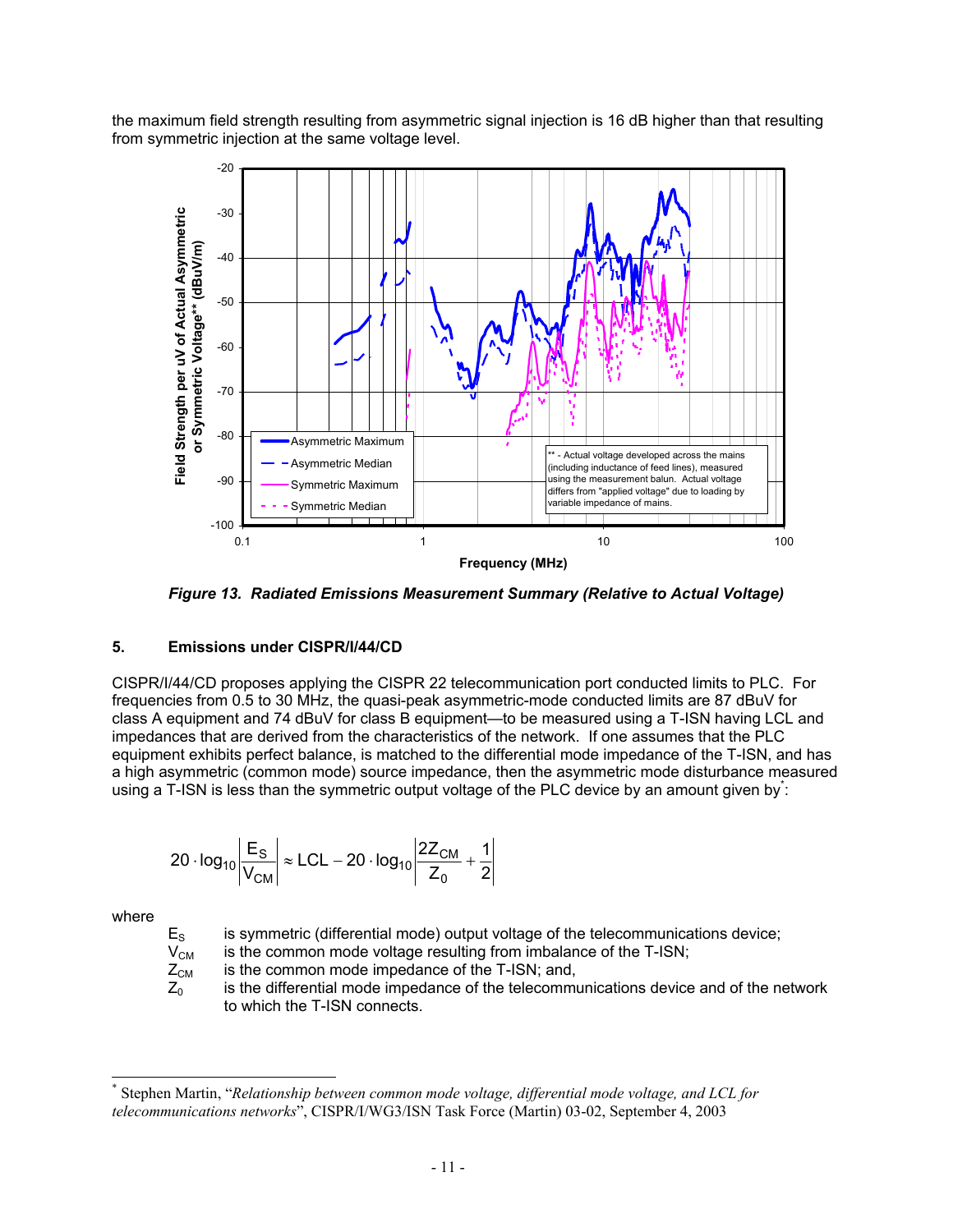For PLC, the network differential mode impedance is assumed to be 100 ohms. CISPR/I/44/CD initially called for a T-ISN having an LCL of 36 dB +/- 3 dB and a common mode impedance of 150 ohms but recommended further study to finalize the values. Subsequently, the LCL Task Force recommended an LCL of 30 dB +/- 6 dB and a common mode impedance of 150 ohms. Applying the formula above using the nominal value of LCL, one finds that:

$$
20 \cdot \log_{10} \left| \frac{\mathsf{E}_{\mathsf{S}}}{\mathsf{V}_{\mathsf{CM}}} \right| \approx 19.1 \text{ dB}
$$

This value is consistent with data measured when driving such a T-ISN with a balun.†

Thus one can conclude that the differential mode voltage that would produce common mode voltages corresponding to the telecommunications port limits of 87 dBuV for class A equipment and 74 dBuV for class B equipment would nominally be 106 dBuV and 93 dBuV, respectively.

Figure 14 shows the maximum quasi-peak field strength that would be observed 10 meters from the tested house with symmetric signals injected at these levels. The current FCC's rules limit radiated emissions from PLC devices to a quasi-peak level of 30 uV/m at a distance of 30 meters over the frequency range shown in the plot. With the distance extrapolation formulas allowed by the rules, this is equivalent to a quasi-peak field strength of 49 dBuV/m at 10 meters. The FCC requires that emissions must be below the limit in all directions, at all frequencies from 1.7 to 30 MHz, in each of three representative installations. The illustration indicates that the thresholds and the nominal design specifications for the recommended T-ISN would appear to permit higher radiated emissions than the current FCC limits. In the case of the measurements taken for the test house, the predicted radiated levels exceeded current FCC limit by 18 dB for a class A device and 5 dB for class B device; however, testing in more houses will be necessary to determine whether this result is typical.

It should be noted that the prediction of Figure 14 is based on the nominal T-ISN LCL value of 30 dB; variations in T-ISNs allowed by the +/- 6 dB tolerance of the LCL could allow for a +/- 6 dB variation in the allowable output of the PLC device and a corresponding +/- 6 dB variation in the corresponding radiated emission levels relative to those shown in the figure. It should also be observed that the radiated emissions predictions are based on FCC emission measurements with asymmetric mode signal injection; consequently, the results are not affected by the asymmetric mode inductance discussed earlier.

 $\overline{\phantom{a}}$ † Bernd Wirth and Holger Hirsch, CISPR/I/WG3/(Wirth/Hirsch)03/01, August 6, 2003.